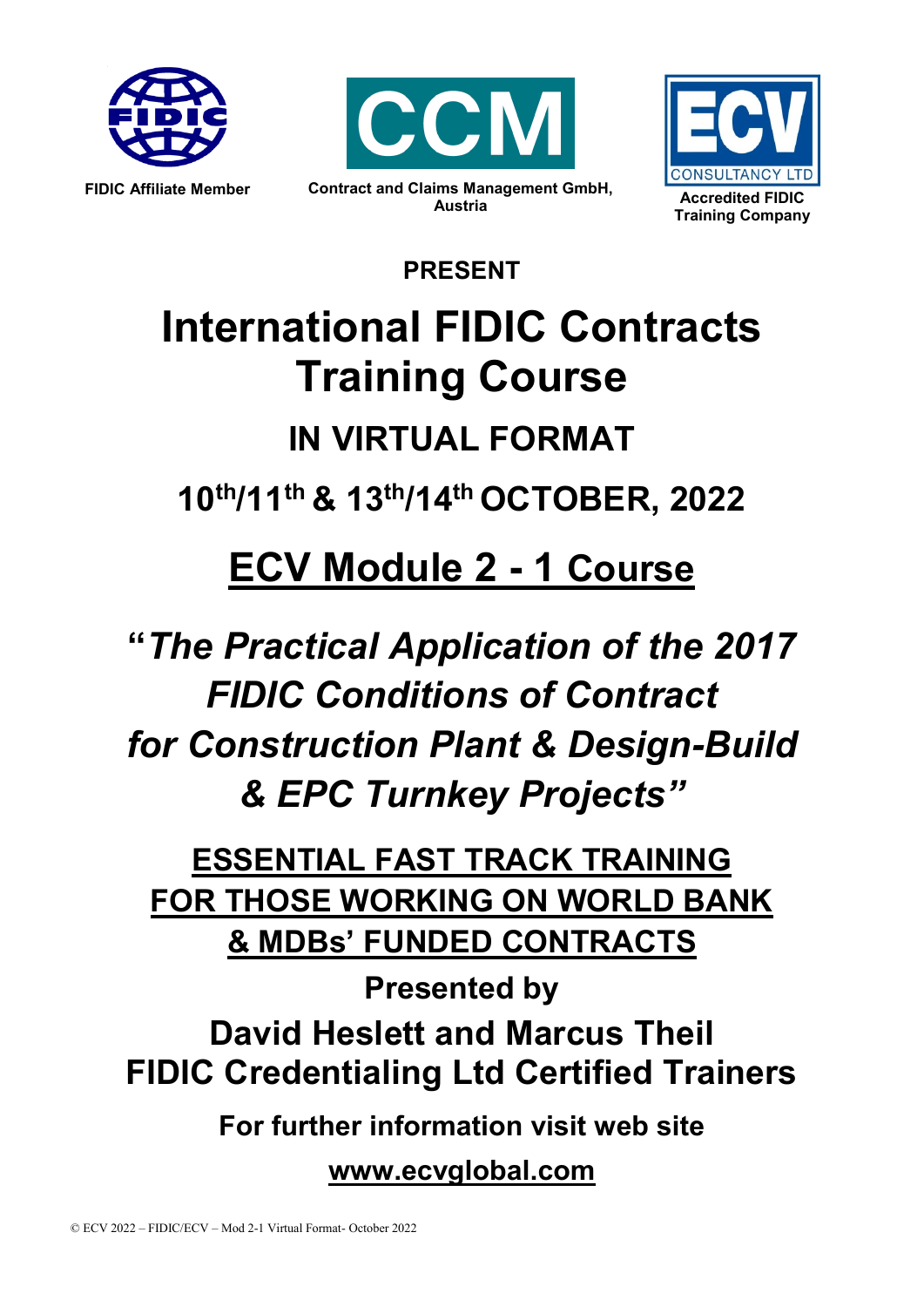## **OVERVIEW**

The 2017 2<sup>nd</sup> Edition FIDIC Conditions of Contract whilst based upon the 1999 1<sup>st</sup> Edition Contracts are substantially changed, with an increase in text of 80% and much of the retained 1999 Contract text amended.

Because of these changes, ECV has created a new course that will enable delegates to understand how these changes affect the use of the Contracts. The course is designed in typical ECV style, to be very interactive between the tutor and the delegates. Work exercises are used in each of the courses 8 sessions. The course will concentrate on the Red & Yellow Books but reference will be made to the Silver Book.

Knowing the 1999 Contracts is helpful but the 2017 editions may be considered as new Contracts requiring independent study which this course provides.

### **SEMINAR TUTORS:**

#### **David Heslett BSc (Hons), C.Eng, FICE Marcus Theil Dipl.-Ing., C. Eng.**

### *SENIOR ADVISOR:* **Jim Maclure M.Sc., C.Eng, FICE**

The tutors are provided by ECV Consultancy Ltd (ECV) and CCM Austria.

ECV specialises in training and management consultancy to the international construction and infrastructure industries. The ECV tutors have provided training courses in 90 countries involving over 30,000 professionals' worldwide since 2000. CCM Austria specialises in contract and claims management in the construction business.

# *COURSE MATERIALS:*

The following materials will be sent to the delegates  $1 - 2$  weeks before the course

- FIDIC Conditions of Contract for Construction (Red Book) 2017 edition
- FIDIC Conditions of Contract for Plant & Design-Build (Yellow Book) 2017 edition
- Schedule of Overheads and Work Exercises used during the seminar
- Aide Memoires providing Flow Charts & Relevant Schedules

# *KEY FEATURES:*

- **Price competitively compared to most online FIDIC training courses**
- **Condensed training period to maintain momentum of learning**
- **Very interactive through work exercises and case studies**

# **DELEGATE NUMBER LIMITED TO ENABLE OPTIMUM DISCUSSIONS FIDIC CERTIFIED TRAINER'S CERTIFICATES PROVIDED TO EACH DELEGATE**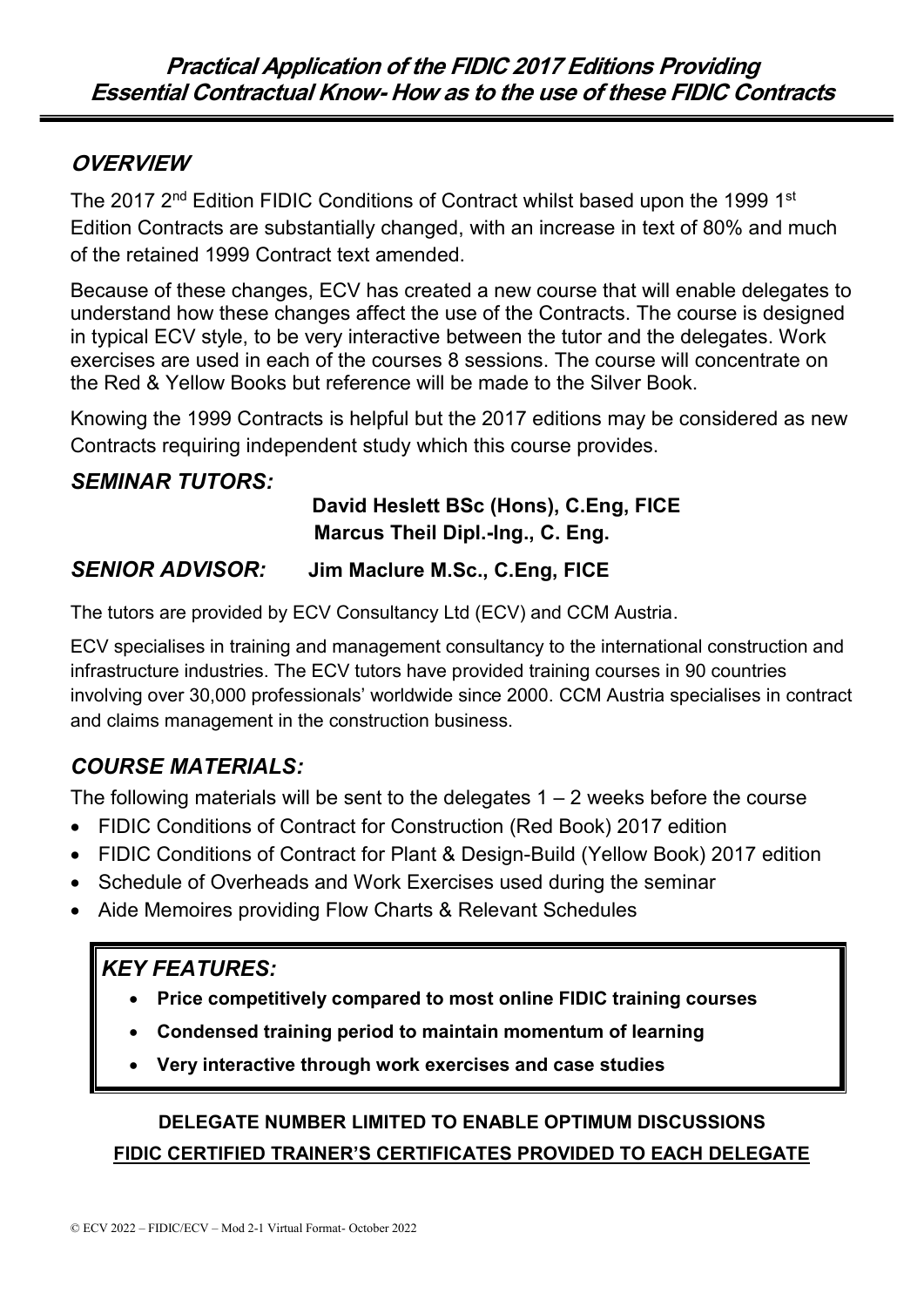# *Programme*

#### **"***The Practical Application of the 2017 FIDIC Conditions of Contract for Construction & Plant & Design-Build & EPC Turnkey Projects"* **TIMES BASED ON BST (BRITISH SUMMER TIME)**

|                                                                    | STAGE 1: 10th OCTOBER                                                                                                                                                                                                                                                                                                                                                                                                                                                                                                                                         |                                                                    | STAGE 3: 13th OCTOBER                                                                                                                                                                                                                                                                                                                                                                                                                                                                                                                                                                   |
|--------------------------------------------------------------------|---------------------------------------------------------------------------------------------------------------------------------------------------------------------------------------------------------------------------------------------------------------------------------------------------------------------------------------------------------------------------------------------------------------------------------------------------------------------------------------------------------------------------------------------------------------|--------------------------------------------------------------------|-----------------------------------------------------------------------------------------------------------------------------------------------------------------------------------------------------------------------------------------------------------------------------------------------------------------------------------------------------------------------------------------------------------------------------------------------------------------------------------------------------------------------------------------------------------------------------------------|
| 12.00<br><b>BST</b><br>13.00<br><b>CEST</b>                        | Session 1:<br><b>Introduction &amp; Principles</b><br>Background / History<br>$\bullet$<br><b>Examination of Contracts</b><br>$\bullet$<br><b>Basic Principles</b><br>$\bullet$<br><b>Risk Analyses</b><br>$\bullet$<br>Selection of Appropriate Contracts<br>$\bullet$<br><b>BREAK</b>                                                                                                                                                                                                                                                                       | 12.00<br><b>BST</b><br>13.00<br><b>CEST</b>                        | <b>Session 5:</b><br><b>Clauses 8,9,10,11 &amp;12 (YB)</b><br><b>Commencement Procedure</b><br>$\bullet$<br>Programme<br>$\bullet$<br>Extension of time and Suspension<br>$\bullet$<br><b>Testing Procedures</b><br>$\bullet$<br>Taking over Certificate<br>$\bullet$<br>Defects Period & Performance Certificate<br>$\bullet$                                                                                                                                                                                                                                                          |
|                                                                    | Session 2:<br><b>Clauses 1 &amp; 2</b><br>General provisions & definitions<br>$\bullet$<br>Responsibilities of the Employer<br>$\bullet$<br><b>Employer's Financial Arrangements</b><br>$\bullet$<br>Site Data<br>$\bullet$                                                                                                                                                                                                                                                                                                                                   |                                                                    | <b>BREAK</b><br>Session: 6:<br>Clauses 12 (RB), 13, & 14<br>Measurement and Valuations (Red Book)<br>$\bullet$<br>Variations & Adjustments<br>$\bullet$<br><b>Contract Price &amp; Payment</b><br>$\bullet$                                                                                                                                                                                                                                                                                                                                                                             |
| 16.00<br><b>BST</b><br>12.00<br><b>BST</b><br>13.00<br><b>CEST</b> | <b>COMPLETION OF STAGE 1</b><br><b>STAGE 2: 11<sup>th</sup> OCTOBER</b><br>Session 3:<br><b>Clauses 3 &amp; 4</b><br>Engineer & his duties<br>$\bullet$<br>Delegations by Engineer<br>$\bullet$<br>Engineer's Determinations<br>$\bullet$<br>Responsibilities of the Contractor<br>$\bullet$<br><b>BREAK</b><br>Session 4:<br>Clauses 5 (RB & YB), 6 & 7<br>Subcontracting (Red Book)<br>$\bullet$<br>Design (Yellow Book)<br>$\bullet$<br><b>Contractors Documents (Yellow Book)</b><br>$\bullet$<br>Staff & Labour Requirements<br>$\bullet$<br>Workmanship | 16.00<br><b>BST</b><br>12.00<br><b>BST</b><br>13.00<br><b>CEST</b> | <b>COMPLETION OF STAGE 3</b><br><b>STAGE 4: 14th OCTOBER</b><br><b>Session 7:</b><br>Clauses 15,16,17,18 &19<br><b>Termination by Employer</b><br>$\bullet$<br>Suspension / Termination by Contractor<br>$\bullet$<br>Care of Works & Indemnities<br>$\bullet$<br><b>Exceptional Events</b><br>$\bullet$<br>Insurance<br>$\bullet$<br><b>BREAK</b><br><b>Session 8:</b><br><b>Clause 20 &amp; 21</b><br>Employer's & Contractor's Claims<br>$\bullet$<br>Claims procedures<br>$\bullet$<br>Dispute Avoidance Adjudication Board<br>$\bullet$<br><b>Amicable Settlement</b><br>$\bullet$ |
| 16.00<br><b>BST</b>                                                | <b>COMPLETION OF STAGE 2</b>                                                                                                                                                                                                                                                                                                                                                                                                                                                                                                                                  | 16.00<br><b>BST</b>                                                | Arbitration<br>$\bullet$<br><b>COMPLETION OF STAGE 4</b>                                                                                                                                                                                                                                                                                                                                                                                                                                                                                                                                |

#### *Each stage is expected to last 4.0 hours With appropriate breaks and discussion periods Throughout the seminar there will be Work Exercises with each Session*